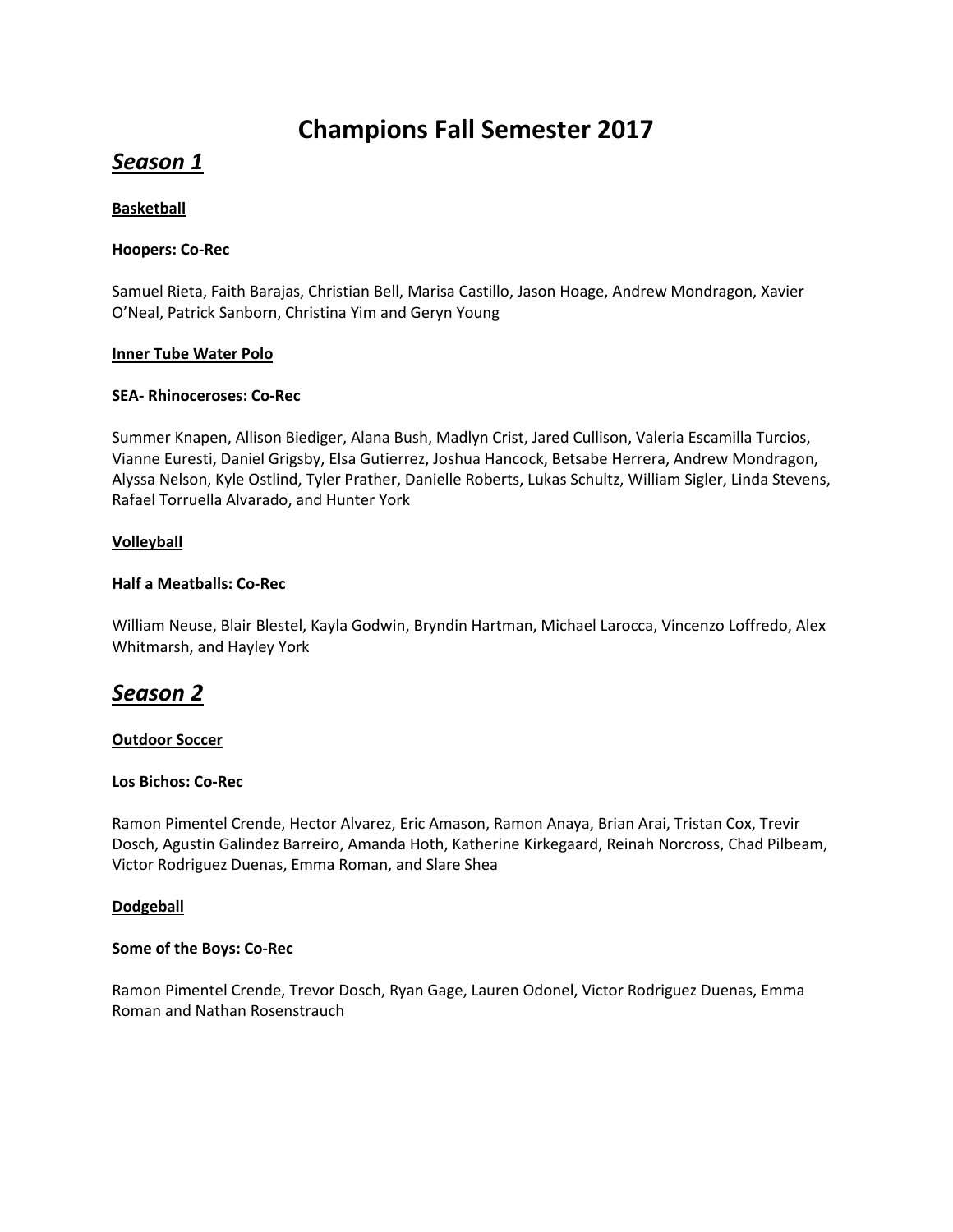# **Flag Football**

#### **Radon Randell: Men's**

Cole Farine, Jace Allen, Jack Boyer, Jacob Brueneman, Nicholas Burke, Michael Enk, Bryndin Hartman, Thank Jurenka, Blake Kabariti, Michael Larocca, Devin Leblanc, Edward Templin, Gabriel Vazquez, Ashton Whitt

## **Basketball**

## **Slum Dunk Millionaires: Men's**

Jonathan Martin, Ayemhere Ayo-john, Marcel Buie, Michael Larocca, Xavier O'Neal, Ladarius Ray, Tyler Warzecha, Ashton Whitt

## **Sand Volleyball**

### **Half a Meatballs: Co-Rec**

William Neuse, Blair Blestel, Kayla Godwin, Bryndin Hartman, Michael Larocca, Vincenzo Loffredo, Alex Whitmarsh, and Hayley York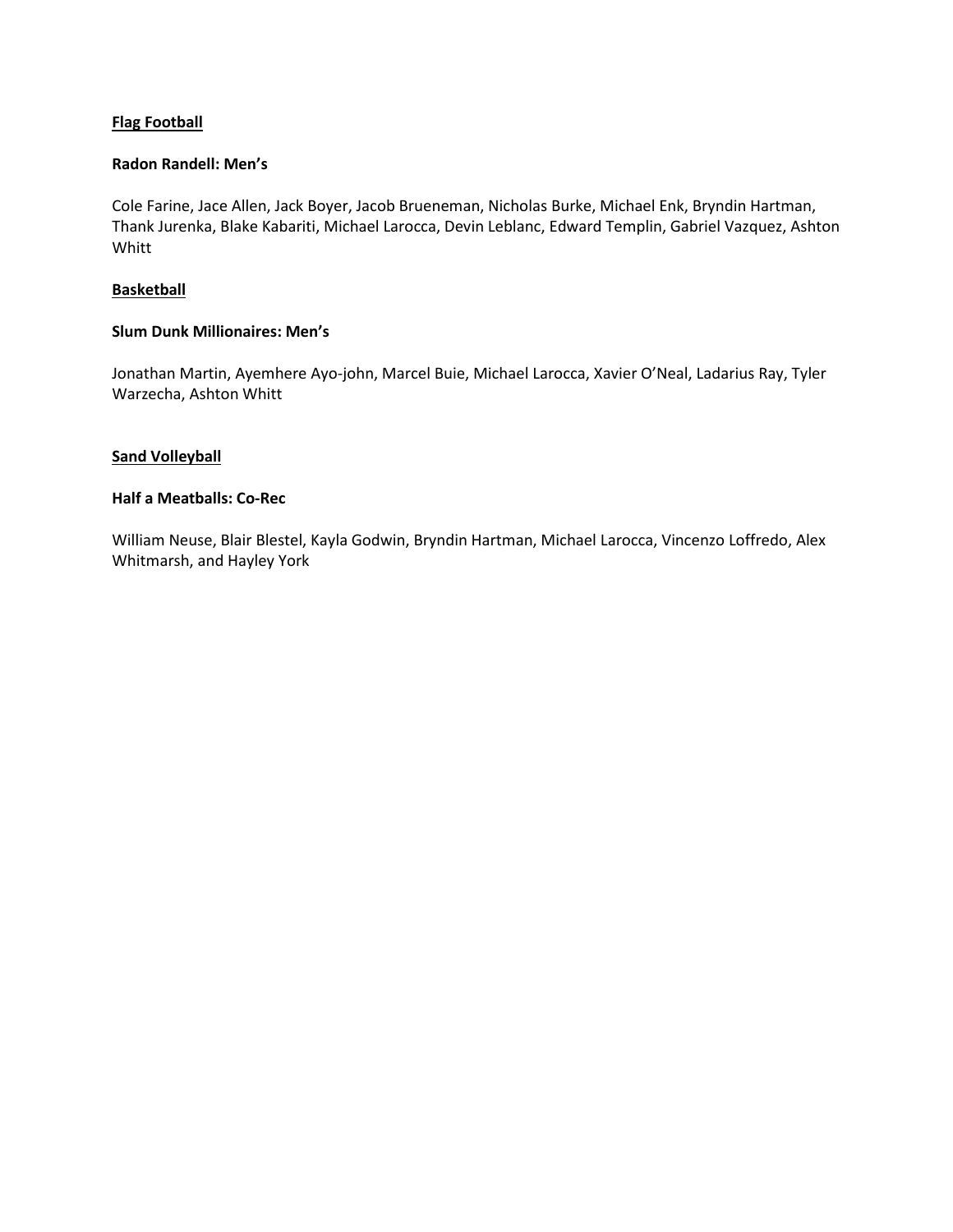# **Champions Spring Semester 2018**

# *Season 1*

## **Basketball**

## **Monstars: Open**

Marcel Buie, Ayemhere Ayo-john, Andrew Hall, Michael Larocca, Jonathan Martin, Ladarius Ray, Nicolas Rodriguez

## **4x4 Flag Football**

## **Show us your TD's: Open**

Austin Emerson, Marcel Buie, Chanse Caire, Nathaniel Hebert, Michael Larocca, Jonathan Martin, Samuel Ybos

## **8 Ball Pool**

**Syed Shadman: Open**

**Table Tennis**

**Agustin Galindez Barreiro: Open Indoor Soccer**

#### **Sexy-LADIES: Co-Rec**

Octavio Frisoli Rodriguez, Fouad Telaoui, Kallie Doherty, Kayleah Flanagan, Josef Hollas, Jay Jenkins, Alexandra King, Frederik Kuemler, Yasmin Layeeq, Jay McBay, Christopher Quinteros, Israel Quinteros, Jonathan Torres, Allen Vorholt

#### **Ultimate Frisbee**

#### **Jimmy Johnson: Co-Rec**

James Grimes, Blanca Arriaza, Courtney Bihm, Dylan Cooke, Amanda Hoth, Amie Hufton, Vincenzo Loffredo, Collin Oswald, Daniel Pustejovsky, Lloyd Ramirez Jr., elisha Rice, Avery Schieck, Victor Viser, Miles Whittington, Mathew Winston, Gari Zinsmeyer